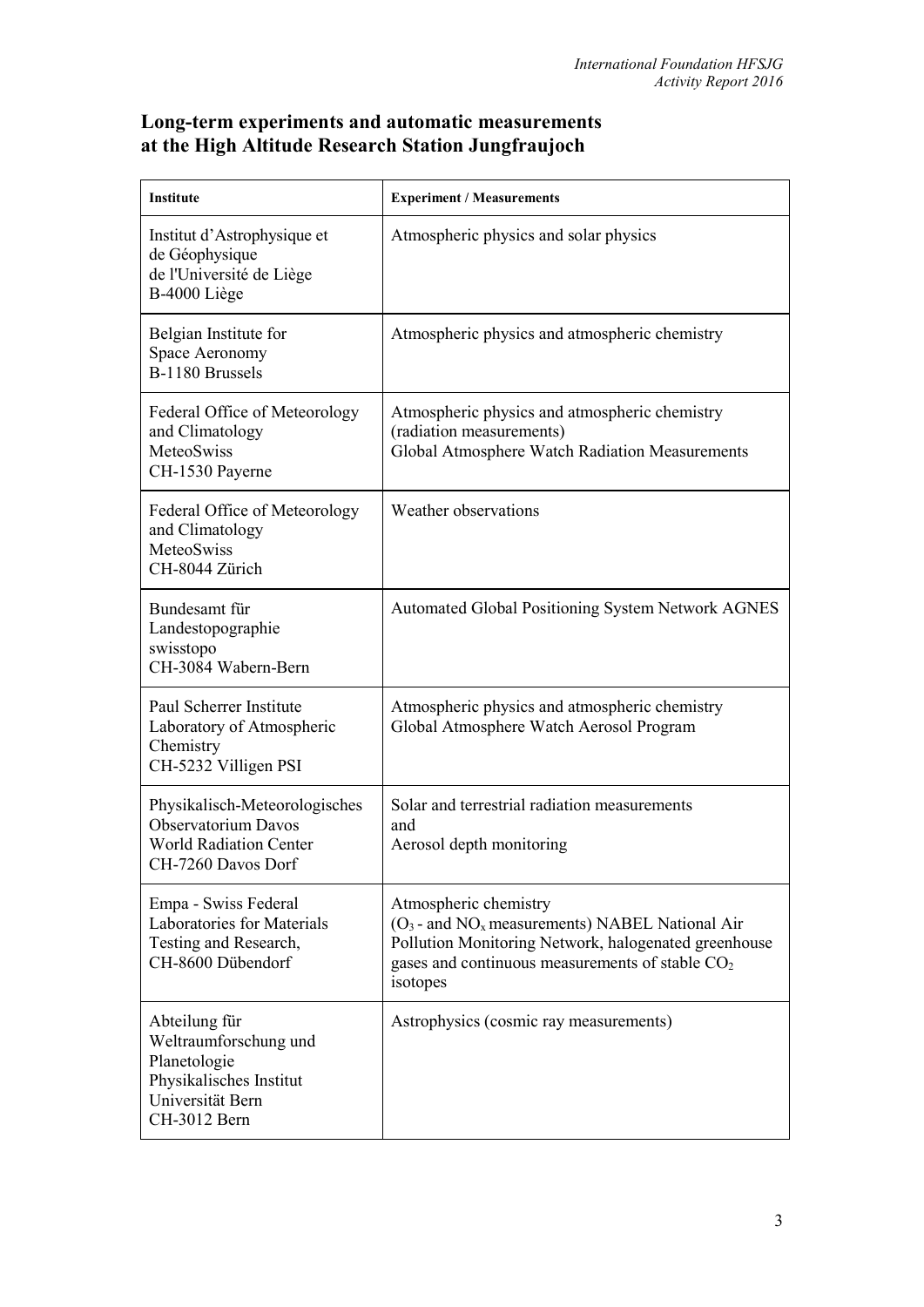| <b>Institute</b>                                                                                                                | <b>Experiment / Measurements</b>                                               |
|---------------------------------------------------------------------------------------------------------------------------------|--------------------------------------------------------------------------------|
| Department of Physics<br>University of Rome<br>"La Sapienza"<br>I-00185 Rome                                                    | Measurement of large zenith angle cosmic rays                                  |
| Berner Fachhochschule,<br>Technik und Informatik<br>Photovoltaik-Labor<br>CH-3400 Burgdorf                                      | Photovoltaic power plant                                                       |
| Universität Heidelberg<br>Institut für Umweltphysik<br>D-69120 Heidelberg                                                       | Long term observations of ${}^{14}CO_2$                                        |
| Climate and Environmental<br>Physics, Universität Bern<br>CH-3012 Bern<br>Bundesamt für Strahlenschutz<br>D-78098 Freiburg i.B. | <sup>85</sup> Krypton measurements                                             |
| Abteilung für Klima- und<br>Umweltphysik,<br>Physikalisches Institut<br>Universität Bern<br>CH-3012 Bern                        | High precision carbon dioxide and oxygen<br>measurements                       |
| Abteilung für Klima- und<br>Umweltphysik,<br>Physikalisches Institut<br>Universität Bern<br>CH-3012 Bern                        | Flask comparison of $CO_2$ and $O_2/N_2$ on Jungfraujoch                       |
| Max Planck Institut für<br>Biogeochemie<br>Hans Knöll Str. 10<br>07745 Jena<br>Germany                                          | Flask comparison of $CO_2$ and $O_2/N_2$ on Jungfraujoch                       |
| Eawag<br>Überlandstrasse 133<br>CH-8600 Dübendorf                                                                               | $\mathrm{^{7}Be}$ and $\mathrm{^{10}Be}$ in monthly precipitation              |
| Nationale Alarmzentrale<br>Bundesamt für<br>Bevölkerungsschutz<br>CH-8044 Zürich                                                | NADAM Automatic Dose Alarm and Monitoring<br>Network (ambient dose rate)       |
| Bundesamt für Gesundheit<br>CH-1700 Freiburg                                                                                    | RADAIR Measurements of radioactivity in the air and<br>DIGITEL aerosol sampler |